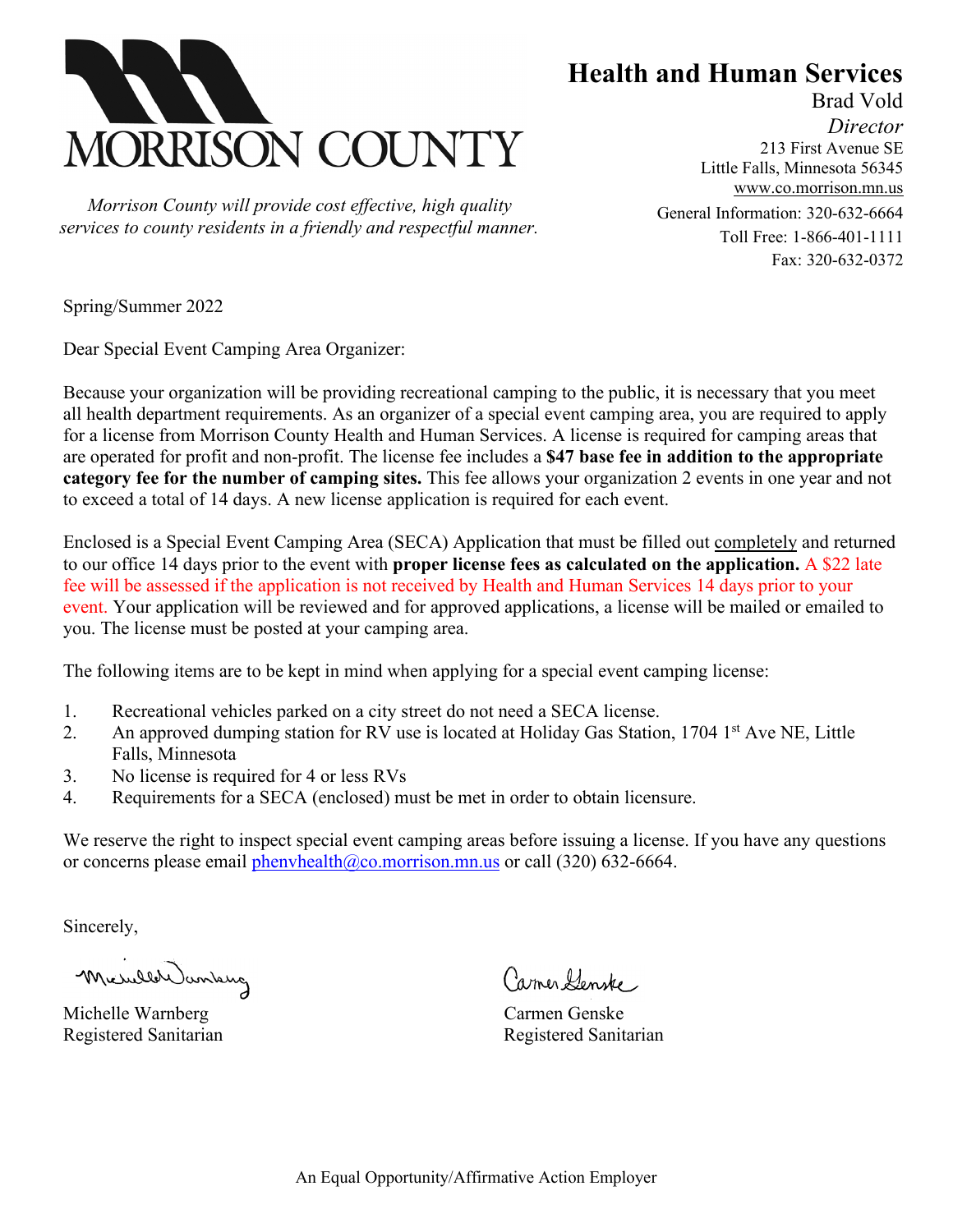



*Morrison County will provide cost effective, high quality services to county residents in a friendly and respectful manner.* 

*Director* 213 First Avenue SE Little Falls, Minnesota 56345-3196 [www.co.morrison.mn.us](http://www.co.morrison.mn.us/) General Information: 320-632-6664 Toll Free: 1-866-401-1111 Fax: 320-632-0372

## SPECIAL EVENT CAMPING AREA APPLICATION **Applications must be submitted 14 days prior to the event. Special Event Camping Area License - \$47 base fee plus category fee for # of sites**

**A \$22 late fee will be assessed if application is not received by Morrison County Health and Human Services 14 days prior to event.** *Email***: [phenvhealth@co.morrison.mn.us](mailto:phenvhealth@co.morrison.mn.us)** 

| (Sponsoring Organization)                                                                |        |                          | (Daytime Phone) |        |
|------------------------------------------------------------------------------------------|--------|--------------------------|-----------------|--------|
| (Address)                                                                                | (City) |                          | (State)         | (Zip)  |
|                                                                                          |        |                          |                 |        |
| (Person in Charge)                                                                       |        |                          | (Daytime Phone) |        |
| (Address)                                                                                | (City) |                          | (State)         | (Zip)  |
| (E-mail address)                                                                         |        |                          |                 |        |
| (Name of Event)                                                                          |        |                          |                 |        |
| (Location)                                                                               |        | Day(s) of Week & Date(s) |                 | (Time) |
| Number of Camping Sites:                                                                 |        |                          |                 |        |
| Number of Square Feet per Camping Site:                                                  |        |                          |                 |        |
| If 50 or more camping sites, provide the name of the responsible attendant or caretaker: |        |                          |                 |        |
| Type of toilet facility provided                                                         |        |                          |                 |        |
| Number of toilet facilities provided                                                     |        |                          |                 |        |
| Distance from toilet to farthest site                                                    |        |                          |                 |        |